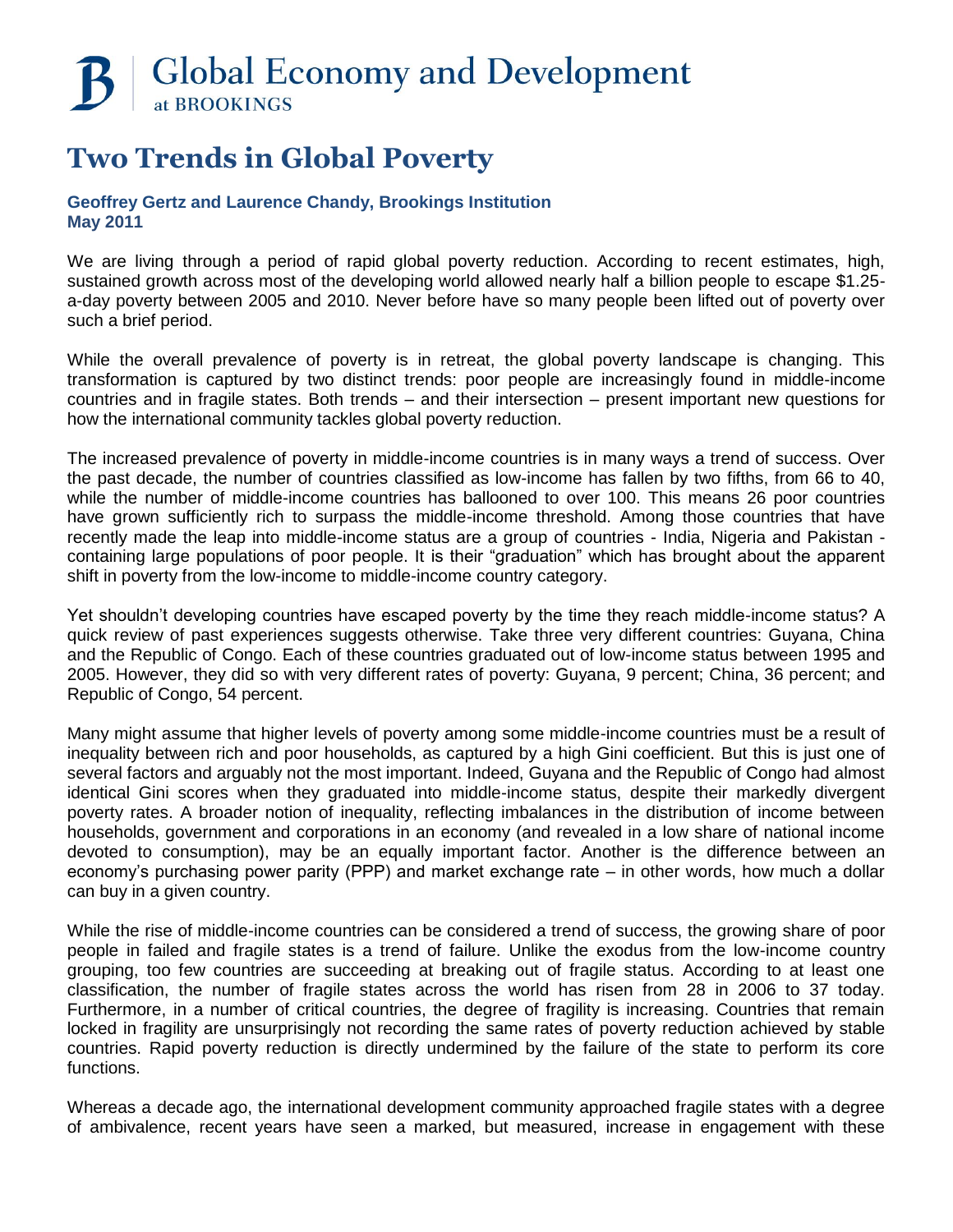countries. This reflects a recognition that the scale of development needs faced by fragile states and the negative external effects associated with fragility, conflict and state failure are too great to ignore.

Nevertheless, the challenges of supporting fragile states remain vast and increased resources have yet to translate into a lower incidence of fragility worldwide. Moreover, based on current projections, the share of the world's poor living in fragile states is expected to continue rising into the future.

The combination of these two trends illustrates the evolution of the global poverty landscape since 2005. The two charts show the trajectory of 20 developing countries along three dimensions: number of poor people, degree of fragility and real income per capita. These 20 countries collectively account for 90 percent of the world's poor in 2005, and thus largely define the evolving state of global poverty.

Since 2005, nearly all of the 20 countries have seen significant increases in per capita income, reflecting the strong overall economic performance of the developing world. Additionally those that enjoy the highest gains see the most rapid decrease in poverty, affirming the central role of economic growth in poverty reduction. Contrary to expectations, rising incomes do not appear to be associated with increasing levels of stability. Indeed, in many cases, the level of fragility is also on the rise. Taken together, the result is a non-uniform but discernible shift in the global poverty landscape away from stable, low-income environments.

These changes are particularly evident if we pay attention to the position of the poor vis-à-vis the

### Two Trends in Global Poverty, 2005 - 2010

The charts below illustrate the development trajectory of the 20 countries with the largest number of poor people. Each country is measured along three dimensions: number of poor people (circle area), degree of fragility (y-axis), and real gross national income per capita (x-axis). Countries that score 90 or above on the Fund for Peace's Failed States Index are classified as fragile (or "Alert"). Countries with real GNI per capita above \$1,000 are classified as middle-income. Between 2005 and 2010, the share of the world's poor population living in stable low-income countries collapses from over 50 percent to 10 percent. Poverty estimates are from the Brookings Policy Brief "Poverty in Numbers" (2011).

#### 2005

Failed States Index Score





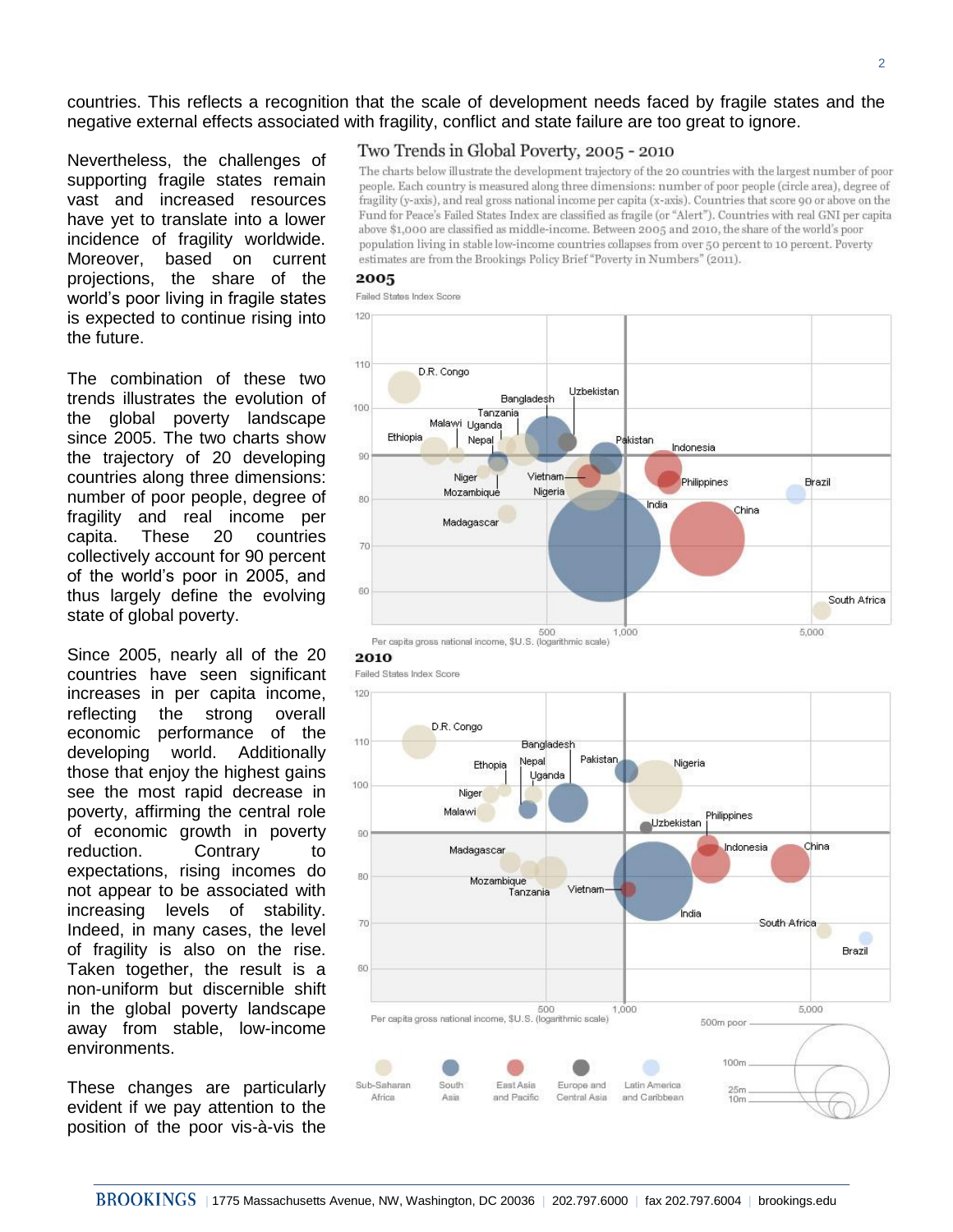two thresholds marked on the horizontal and vertical axes. These thresholds transform the charts into 2x2 matrices, in which the poor are classified according to whether they live in countries that are low-income or middle-income, and fragile or stable. The poverty shares attributable to each group in 2005 and 2010 are given below.

At the start of the series, the majority of the world's poor are accounted for by stable low-income countries. Over time, as countries change category and poverty reduction occurs at different speeds in different countries, poverty becomes increasingly dispersed among the other three groups. By 2010, stable lowincome countries account for only a tenth of the world's poor while every other group sees its share of global poverty rise.



## *Share of world's poor by country category*

The shifting distribution of the world's poor among these four groups demands new thinking and differentiated approaches for poverty reduction. We focus our attention here on two key priorities.

## *Breaking the Paradigm*

In light of the evolving poverty landscape, it is time to shift the focus of global poverty reduction beyond the needs and circumstances of stable low-income countries.

In 2005, when more than half the world's poor lived in such countries, it made some sense to think about fighting poverty in terms of a single developing country paradigm, based on what worked in countries such as Ghana, Tanzania, Mozambique or Vietnam. This logic was evident in two of the major events of that year which continue to shape today's development agenda: the G8 meeting at Gleneagles and the High Level Forum on Aid Effectiveness in Paris. It was also apparent in Jeffrey Sachs' influential 2005 best-seller, *The End of Poverty*. The legacy of these ideas is scattered throughout the work of the international development community in the design of traditional aid instruments and the standard methods of country engagement.

While this approach remains relevant for some countries, with 90 percent of the world's poor living in different settings today, its broader application can no longer be justified. Yet such an admission poses a dilemma. One of the reasons the stable low-income paradigm has persisted is because it characterizes an environment in which the international development community feels most comfortable and has the most experience. The role of external actors in supporting poverty reduction in stable low-income countries is well understood and the standard tools of external assistance – financial and technical assistance – are well suited to them.

The same cannot be said for other environments. Middle-income countries do not face the same financial